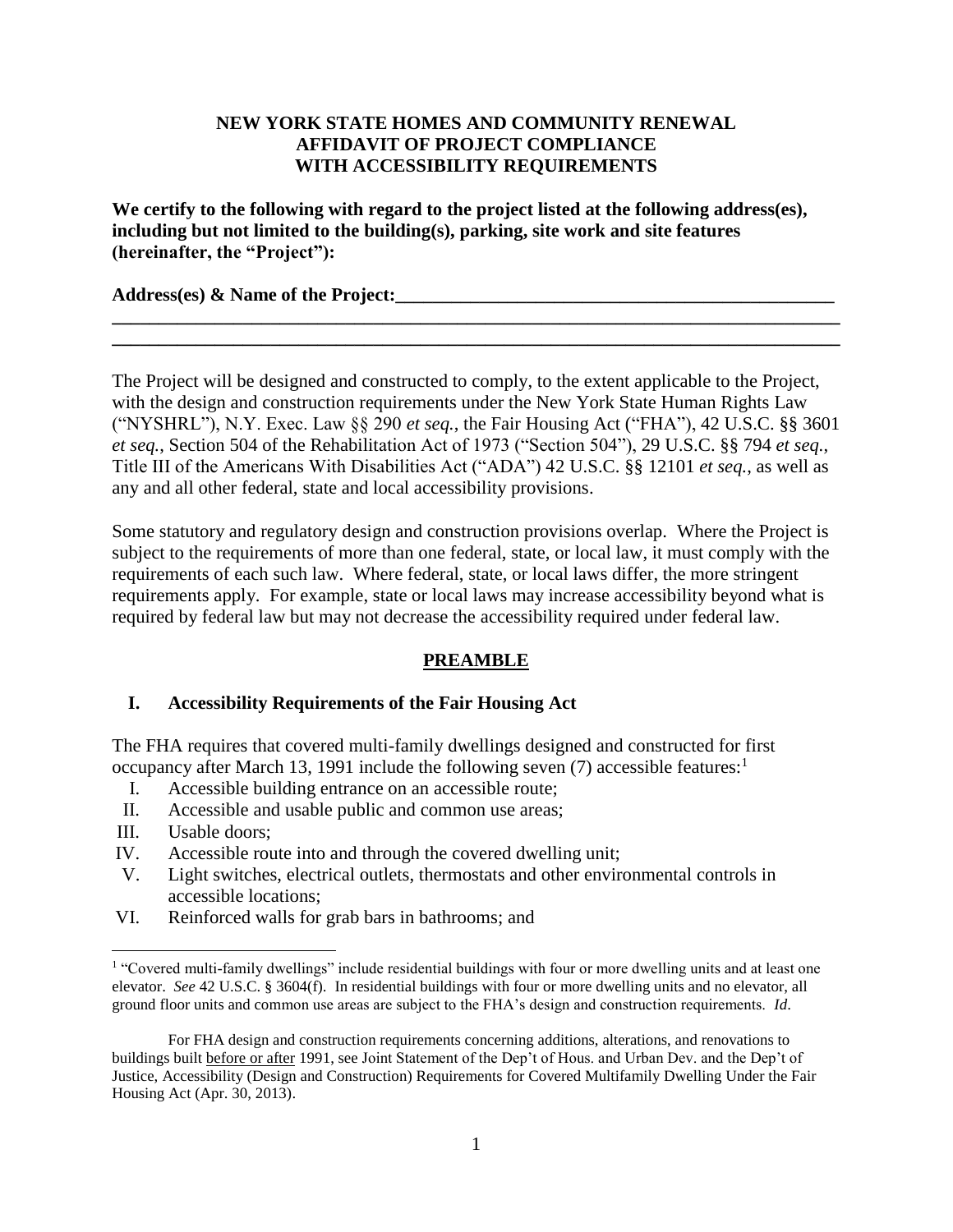VII. Usable kitchens and bathrooms.

*See* 42 U.S.C. § 3604(f)(3)(C); *see also Fair Housing Act Design Manual: A Manual to Assist Designers and Builders in Meeting the Accessibility Requirements of The Fair Housing* (August 1996, Revised April 1998).

The FHA's design and construction requirements provide for a minimum level of accessibility. Therefore, compliance with New York State and/or local building codes may not be sufficient to ensure compliance with these accessibility requirements.

HUD currently recognizes ten (10) safe harbors for compliance with the FHA design and construction requirements. These documents are safe harbors only when used in their entirety, which means that once a specific safe harbor document has been selected, the Project must comply with all the provisions in that document that address the FHA design and construction requirements in order to ensure the benefit of the safe harbor.

# **II. Accessibility Requirements of Section 504 of the Rehabilitation Act**

Section 504 provides that no individual with a disability should, due to their disability, be excluded from the participation in, be denied the benefits of, or be subjected to discrimination in any program, service, or activity that receives federal financial assistance from the U.S. Department of Housing and Urban Development. 1 *See* 29 U.S.C. § 794; *see also* 24 C.F.R. part 8, subpart A*.* Multifamily housing projects containing five (5) or more units constructed after July 11, 1988 are subject to Section 504. *See* 24 C.F.R. § 8.3.

Pursuant to Section 504, for new construction, a minimum of 5% of units, or at least one (1) unit, whichever is greater, must be made accessible for persons with mobility impairments and an additional 2% of units, or at least one (1) unit, whichever is greater, must be made accessible for persons with vision/hearing impairments. *See* 24 C.F.R. § 8.22.

For multifamily housing projects with fifteen (15) or more units that undergo substantial alterations,<sup>2</sup> the new construction requirements apply. *See* 24 C.F.R. § 8.23. Additional accessibility requirements under Section 504 are described at 29 U.S.C. § 794, 24 C.F.R. §§ 8.20 *et seq*., and the Uniform Federal Accessibility Standards.

## **III. Accessibility Requirements of the Americans with Disabilities Act**

 $\overline{a}$ 

Title III of the ADA provides that no individual shall be discriminated against on the basis of disability in the full and equal enjoyment of the goods, services, facilities, privileges, advantages, or accommodations of any place of public accommodation by any person who owns, leases (or leases to), or operates a place of public accommodation. *See* 28 C.F.R. § 36.201(a).

<sup>&</sup>lt;sup>1</sup> "Federal financial assistance" includes actual funds made available by HUD through any "grant, loan, contract or any other arrangement" administered by New York State Homes and Community Renewal. *See* 24 C.F.R. § 8.3. <sup>2</sup> "Substantial alteration" is where the cost of alterations is 75% or more of the replacement cost of the completed facility. *See* 24 C.F.R. § 8.23.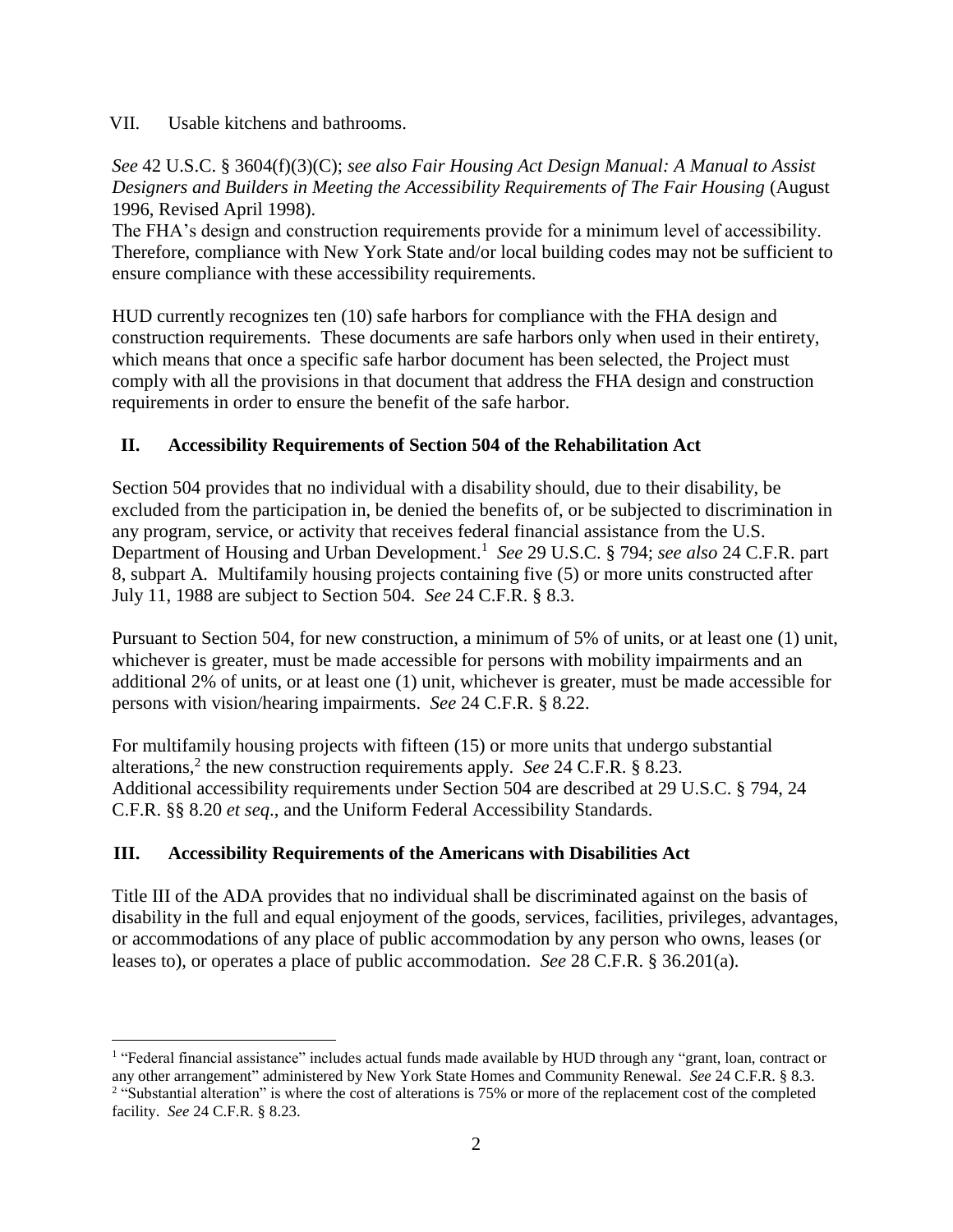As a result, rental offices and other common areas that serve the public within all newly constructed multifamily buildings must be readily accessible and usable to individuals with disabilities to the extent that it is not structurally impracticable.<sup>1</sup> See 36 U.S.C. § 36.401; 28 C.F.R. § 36.104. For compliance purposes, these public areas must meet the ADA Standards for Accessible Design.

Any alteration to a place of public accommodation or a commercial facility, begun after January 26, 1992, shall be made so as to ensure that, to the maximum extent feasible, the altered portions of the facility are readily accessible to and usable by individuals with disabilities, including individuals with wheelchairs.<sup>2</sup> See 28 C.F.R. § 36.402(a).

For both new construction and alterations, "readily accessible and usable" means that facilities must be built in strict compliance with the Americans with Disabilities Act Accessibility Guidelines ("ADAAG").

# **IV. New York State Homes and Community Renewal Visitability Requirements**

Visitability means that units are designed in such a way that ground floor/surface-accessed units can be lived in or visited by people who have trouble with steps or who use wheelchairs or walkers.

New York State Homes and Community Renewal (HCR) requires most agency-funded projects to meet visitability standards. For adaptive reuse or rehabilitation projects, the visitability standards are applicable to as many units as feasible.

HCR's visitability policy requires that a residential unit includes the provision of at least one accessible, grade-level entry on an accessible route (*i.e.*, no stepped entry and no elevated ramps), a 36-inch or greater clear circulation path through the first floor of the unit, including all interior doorways, and at least, a half-bath on the first floor with a 30-inch by 48-inch clear floor area to accommodate a person in a wheelchair and allow that person to close the door.

Notwithstanding the foregoing, a dwelling unit that contains all necessary components and clearances required by the applicable building code for an accessible dwelling unit on an accessible route shall be considered to meet the visitability requirement.

 $\overline{a}$  $<sup>1</sup>$  Full compliance will be considered "structurally impracticable" only in those rare circumstances when the unique</sup> characteristics of terrain prevent the incorporation of accessibility features.

<sup>2</sup> An "alteration" is a change that affects usability of a facility. *See* 28 C.F.R. § 36.402(b). For example, if during remodeling, renovation, or restoration, a doorway is being relocated, the new doorway must be wide enough to meet the requirements of the ADA Accessibility Guidelines.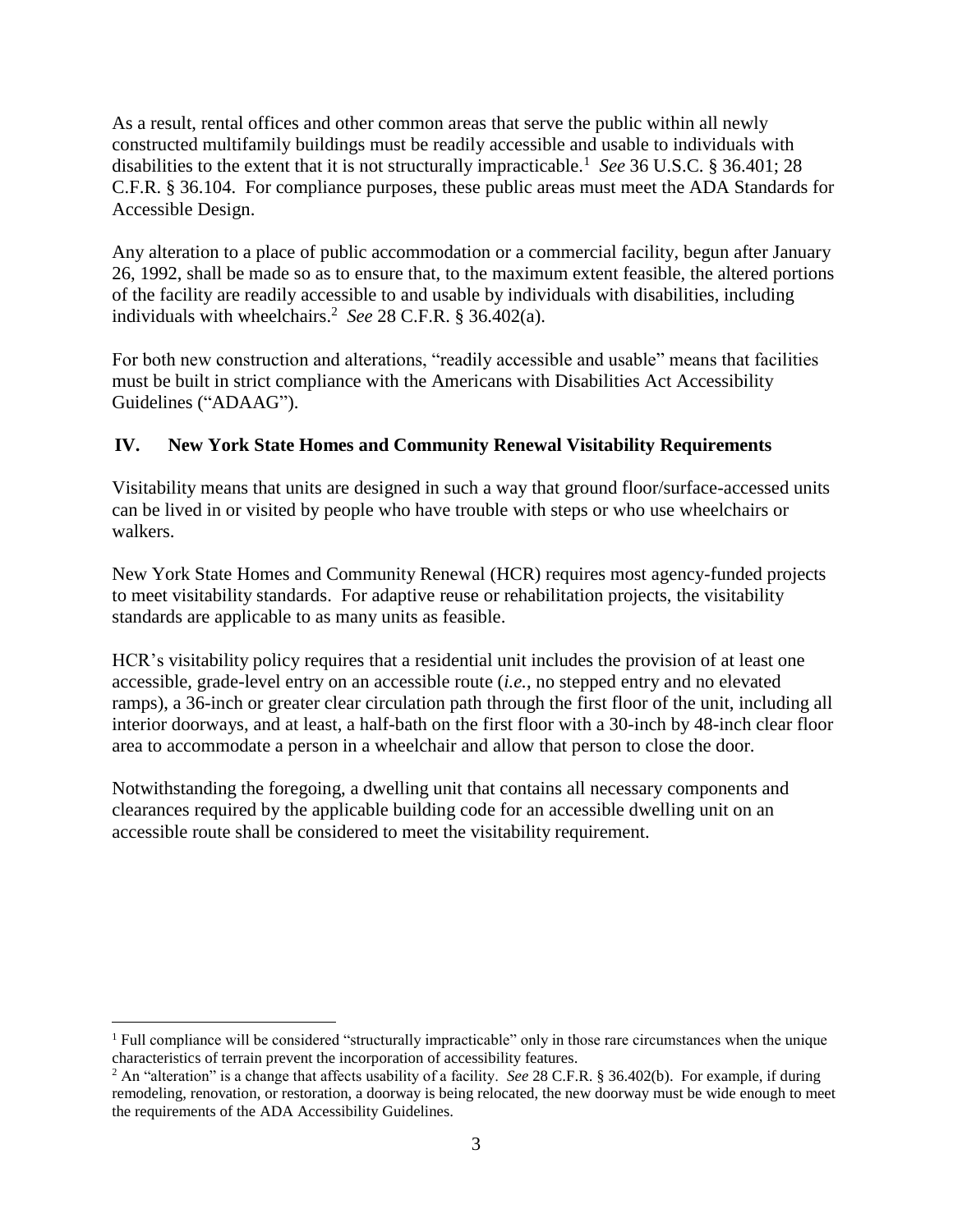#### **ARCHITECT'S/ENGINEER'S CERTIFICATE**

I, the undersigned architect, am licensed to practice in the State of New York, and hereby certify that I have read and am familiar with the accessibility requirements and provisions of the New York State Human Rights Law (N.Y. Exec. Law §§ 290 *et seq.*), the Fair Housing Act (42 U.S.C. §§ 3601 *et seq.*), Section 504 of the Rehabilitation Act of 1973 (29 U.S.C. §§ 794 *et seq.*), Title III of the Americans with Disabilities Act (42 U.S.C. §§ 12101 *et seq.*), as well as any and all other federal, state and local accessibility provisions, to the extent applicable to the Project, and that the plans that I am submitting are consistent with these requirements and provisions.

I also certify that the (new construction) / (rehabilitation of an existing building) project (will have) / (has):

- \_\_\_\_\_ fully Accessible & Adapted, and Adaptable units;
- \_\_\_\_\_ fully Accessible & Adapted for wheelchair use with a bathtub;
- \_\_\_\_\_ fully Accessible & Adapted for wheelchair use that includes a roll-in shower;
- \_\_\_\_\_ fully Accessible & Adapted for residents who have a visual or hearing impairment;
- \_\_\_\_\_ Visitable units; and
- \_\_\_\_\_ total dwelling units of all types.

I acknowledge that any person or entity involved in the noncompliant design of buildings or facilities subject to these design and construction requirements may be held liable for violations.

I understand that violations of these accessibility requirements may be penalized to the fullest extent of the law including, but not limited to, monetary and injunctive relief, and HCR limiting or prohibiting the future participation of the undersigned, any subsidiaries or related entities in HCR programs.

Signature:

|                                             | [Principal Engineer/Architect] |
|---------------------------------------------|--------------------------------|
| Print Name:                                 |                                |
| Job Title:                                  |                                |
| Employer:                                   |                                |
| Date:                                       |                                |
| Project Name:                               |                                |
| <b>SHARS ID/</b><br><b>Contract Number:</b> |                                |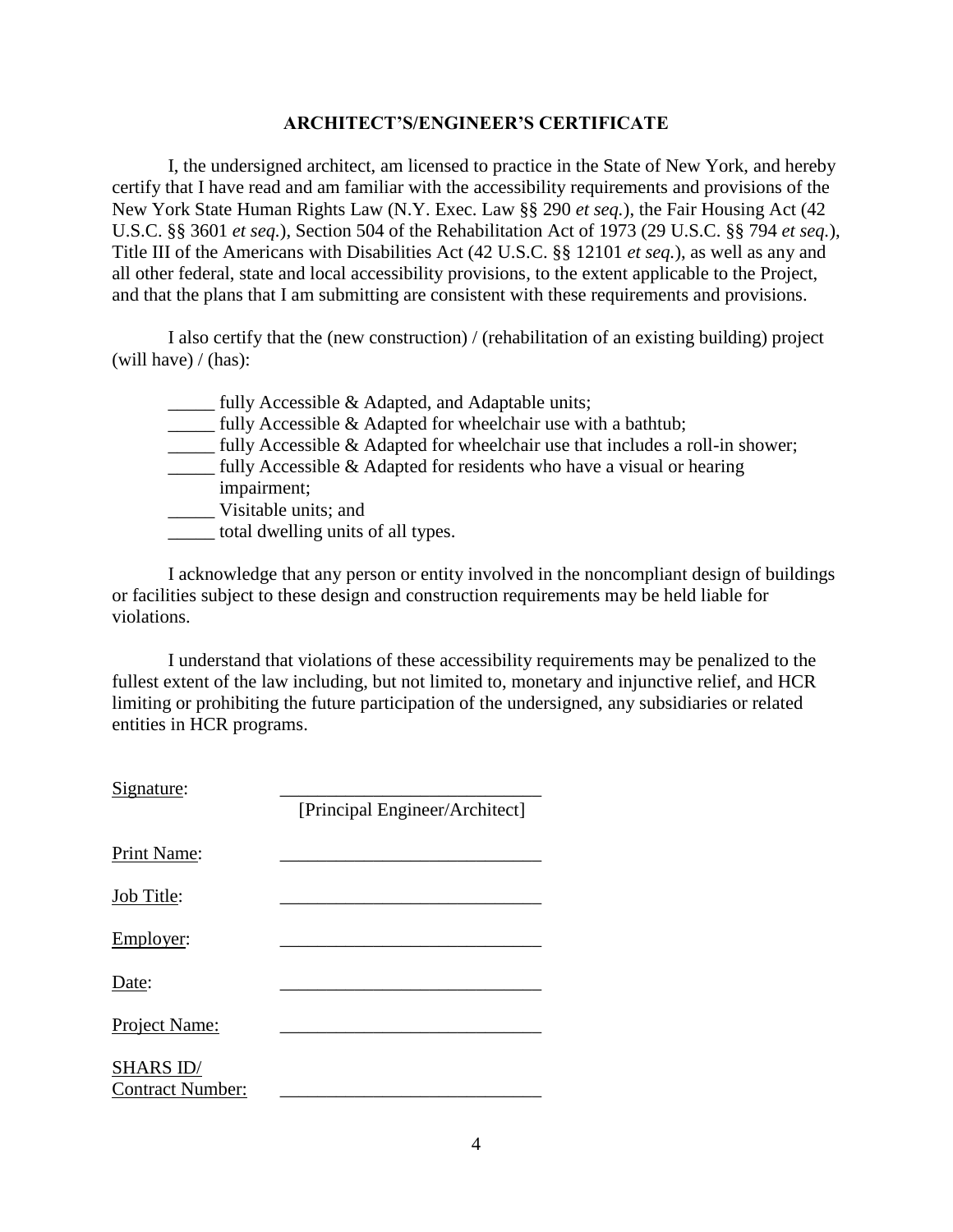#### **GENERAL CONTRACTOR'S CERTIFICATE**

I hereby certify that I have read and understand my obligations pursuant to the accessibility requirements and provisions of the New York State Human Rights Law (N.Y. Exec. Law §§ 290 *et seq.*), the Fair Housing Act (42 U.S.C. §§ 3601 *et seq.*), Section 504 of the Rehabilitation Act of 1973 (29 U.S.C. §§ 794 *et seq.*), Title III of the Americans with Disabilities Act (42 U.S.C. §§ 12101 *et seq.*), as well as any and all other federal, state and local accessibility provisions, and that the Project shall be constructed in accordance with these accessibility requirements, to the extent applicable to the Project.

I understand that any person or entity involved in the noncompliant design and construction of buildings or facilities subject to these design and construction requirements can be held liable for violations. I acknowledge that this includes a person or entity involved in only the design, only the construction, or both the design and construction of covered multifamily housing.

I hereby certify that I have reviewed the plans and scope of work for the Project, and that the Project will be constructed consistent with these accessibility requirements. I acknowledge that compliance with New York State and/or local building codes may not be sufficient to ensure compliance with these accessibility requirements.

I understand that violations of these accessibility requirements may be penalized to the fullest extent of the law including, but not limited to, monetary and injunctive relief, and New York State Homes and Community Renewal (HCR) limiting or prohibiting the future participation of the undersigned, any subsidiaries or related entities in HCR programs.

| Signature:                    |  |
|-------------------------------|--|
| Print Name:                   |  |
| Job Title:                    |  |
| Employer:                     |  |
| Date:                         |  |
| Project Name:                 |  |
| SHARS ID/<br>Contract Number: |  |